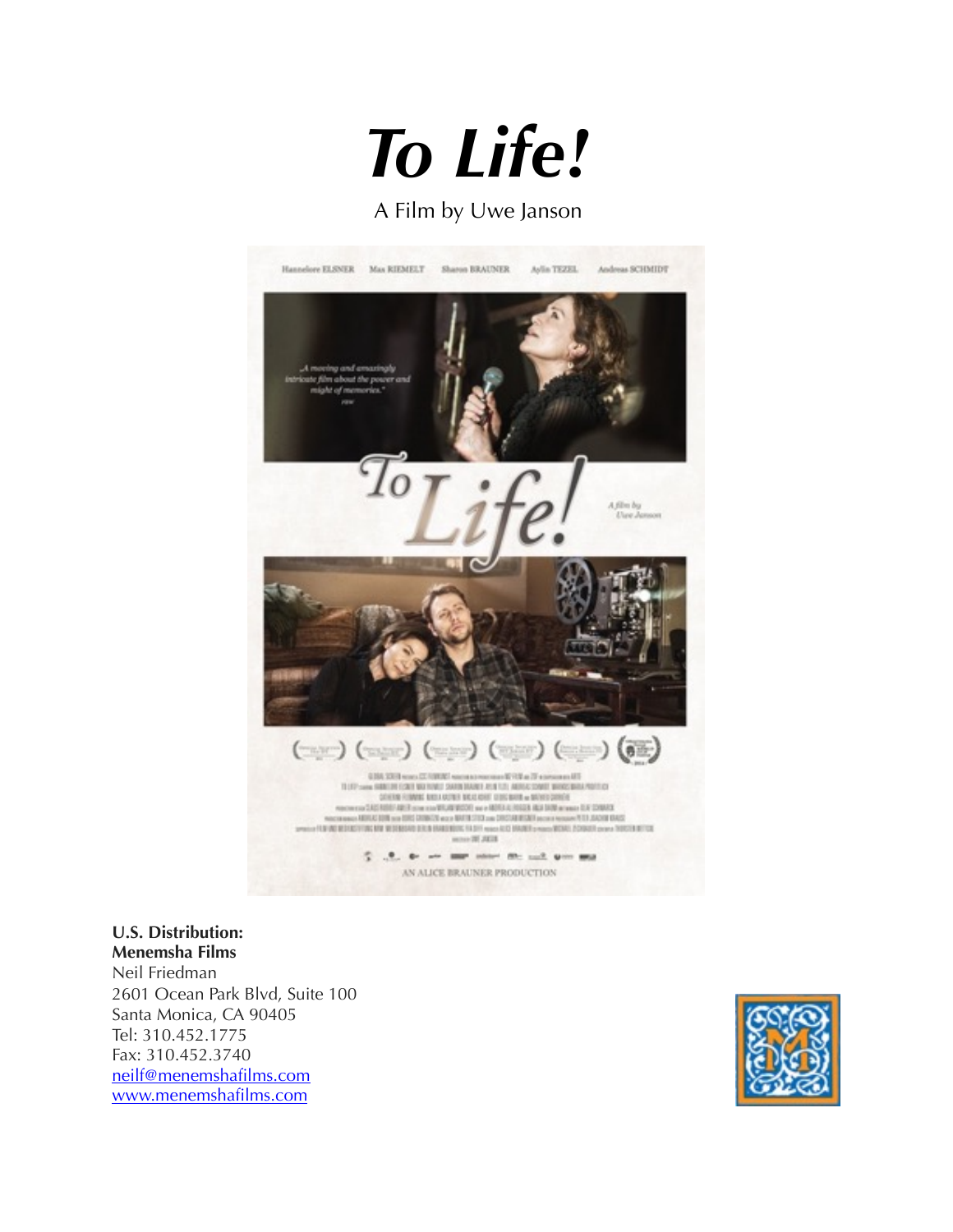**Fate Introduces the ageing cabaret singer Ruth (played by Hannelore Elsner, the Grande Dame of German cinema) and the confused Jonas (Dashing German actor Max Riemelt). Ruth is running from her past and Jonas from his future but the two of them together manage to reaffirm life for each other in this moving drama.**

### **Synopsis:**

Jonas – a young man on the run – arrives in Berlin just in time to save Ruth's life. Evicted from her apartment, the sarcastic but warm-hearted Ruth – an ageing Jewish cabaret singer – saw no other way out than suicide. Jonas, meanwhile, is driven by a secret, and fleeing from his love and his future. As Ruth recovers, she and Jonas begin to form a deep bond. Age-old Jewish culture and music are brought into the light of day as she tells him the story of her own impossible, tragic love for a non-Jewish man in post-WWII Germany, a love burdened by the legacy of the horrors perpetrated by Nazi Germany. As Jonas discovers Ruth's past and takes part in her present, his attentions and the passionate, lusty Yiddish songs of her youth help her find the way back to life. And, upon learning of Jonas' incurable illness, it is she who will help Jonas find the strength to tackle his fears, to stop fleeing, and to forcefully propose "L'Chaim – To Life!"



"To Life!", which translates into German as "Auf das Leben!" and into Hebrew as "L'Chaim!", is a popular Jewish toast that symbolizes the atmosphere of this film. In the subtle and always intense interplay between Hannelore Elsner ("No Place To Go", "Cherryblossoms"), the grande dame of German cinema, and versatile young star Max Riemelt (soon to be seen in a lead role in new Netflix original series "Sense 8", also known for "The Wave", "Napola", "Before the Fall"), director Uwe Janson weaves a tale that effortlessly shifts between World War II, the post-war generation and today. It features intensely moving renditions of Jewish music classics that have been re-recorded and newly interpreted for this film, and that suffuse the film with the palpable feel of a culture of defiance and life.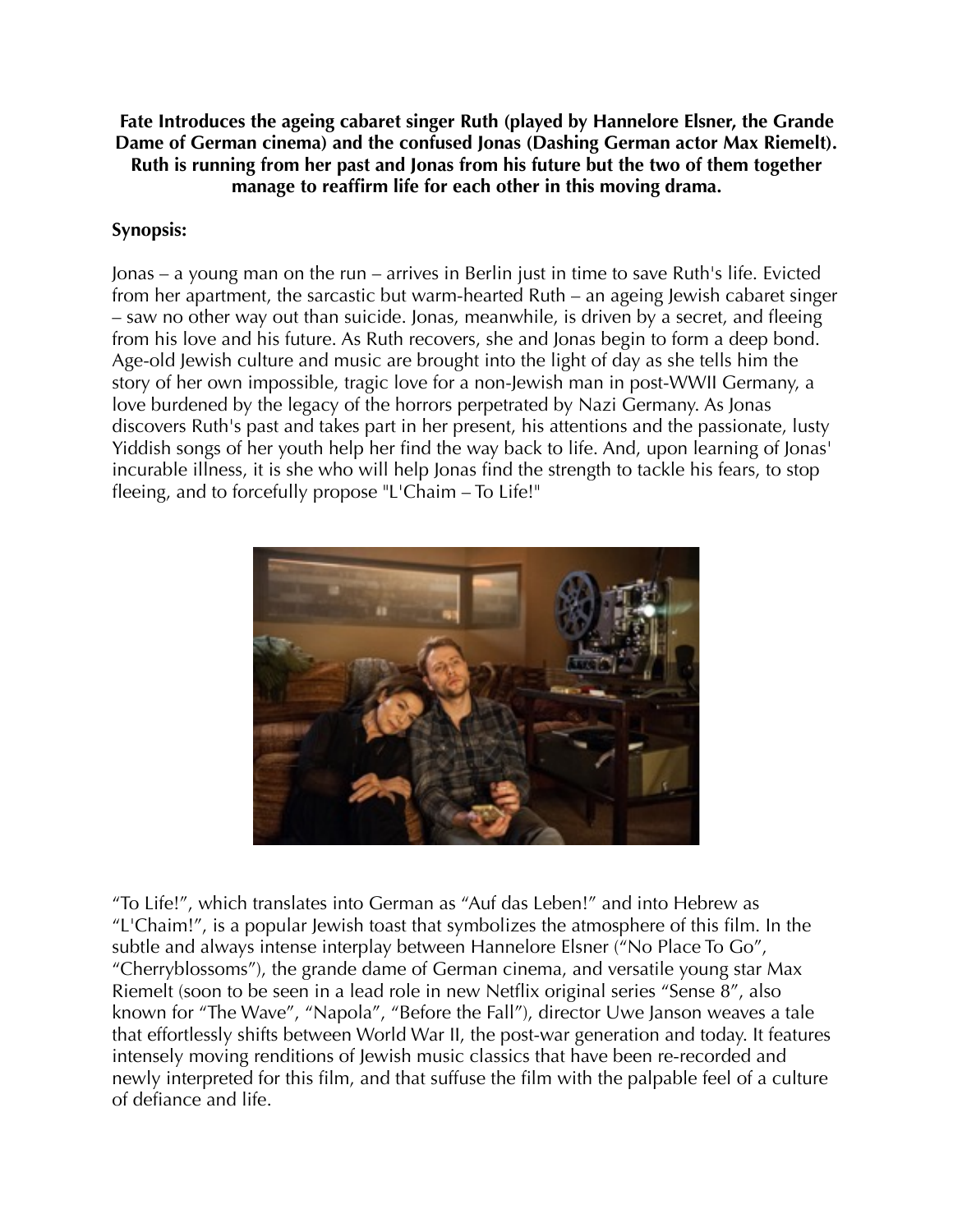

# **Specifications**

| Format:              | Color                           |
|----------------------|---------------------------------|
| <b>Genre:</b>        | Fiction / Drama                 |
| Country:             | Germany                         |
| Language:            | German (with English subtitles) |
| <b>Running Time:</b> | 86 Minutes                      |
| <b>Website:</b>      | www.MenemshaFilms.com           |

# **Cast and Crew**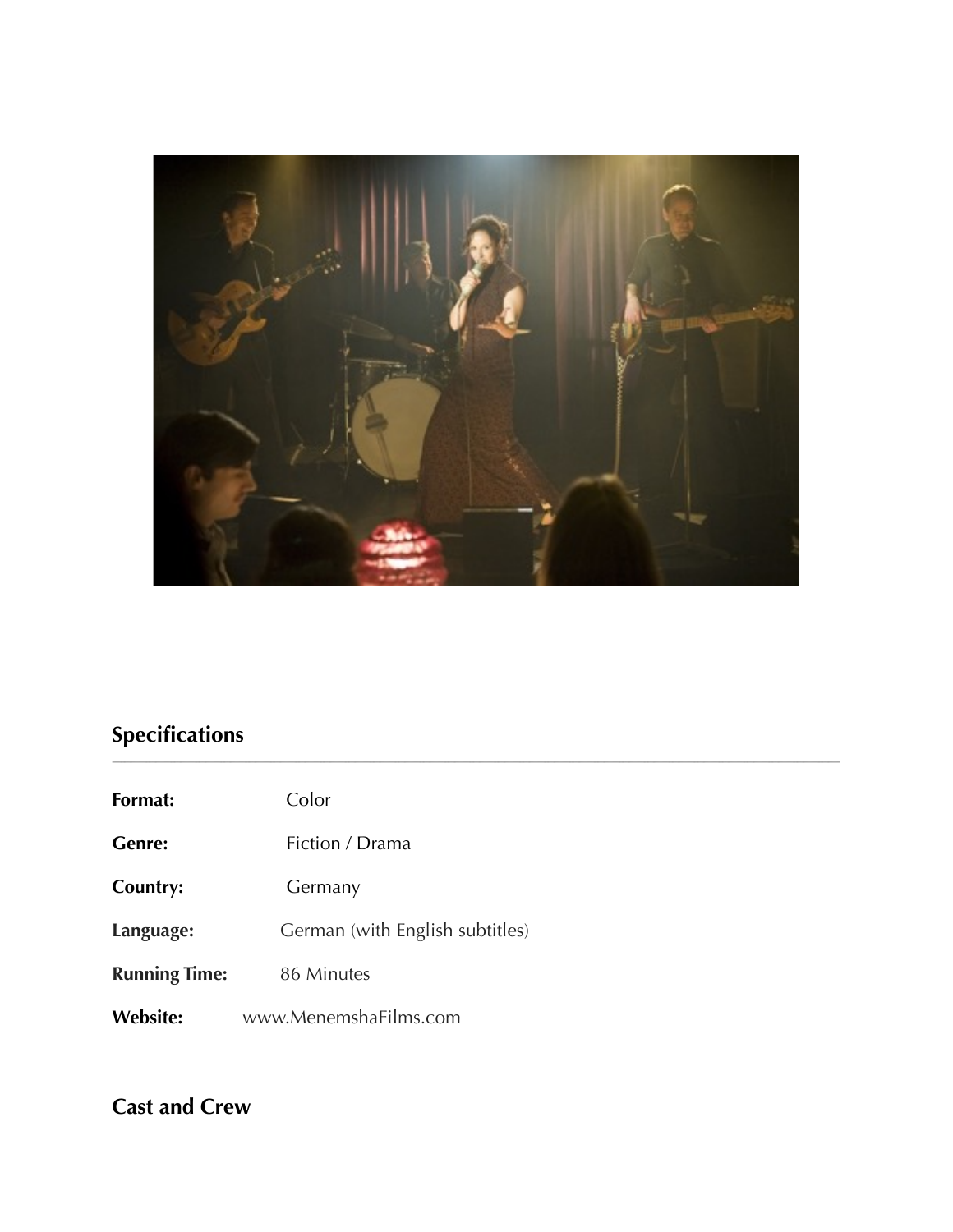## **Director**

**Uwe Janson** 

### **Starring**

**Hannelore Elsner Max Riemelt Aylin Tezel Sharon Brauner Andreas Schmidt Catherine Flemming Mathieu Carrière Timothy Peach Markus Maria Profitlich** 

> Produced by **Alice Brauner**

Written by **Thorsten Wettcke** 

Director of Photography **Peter Joachim Krause** 

Produced by **CCC Filmkunst GmbH** 



**Filmmakers**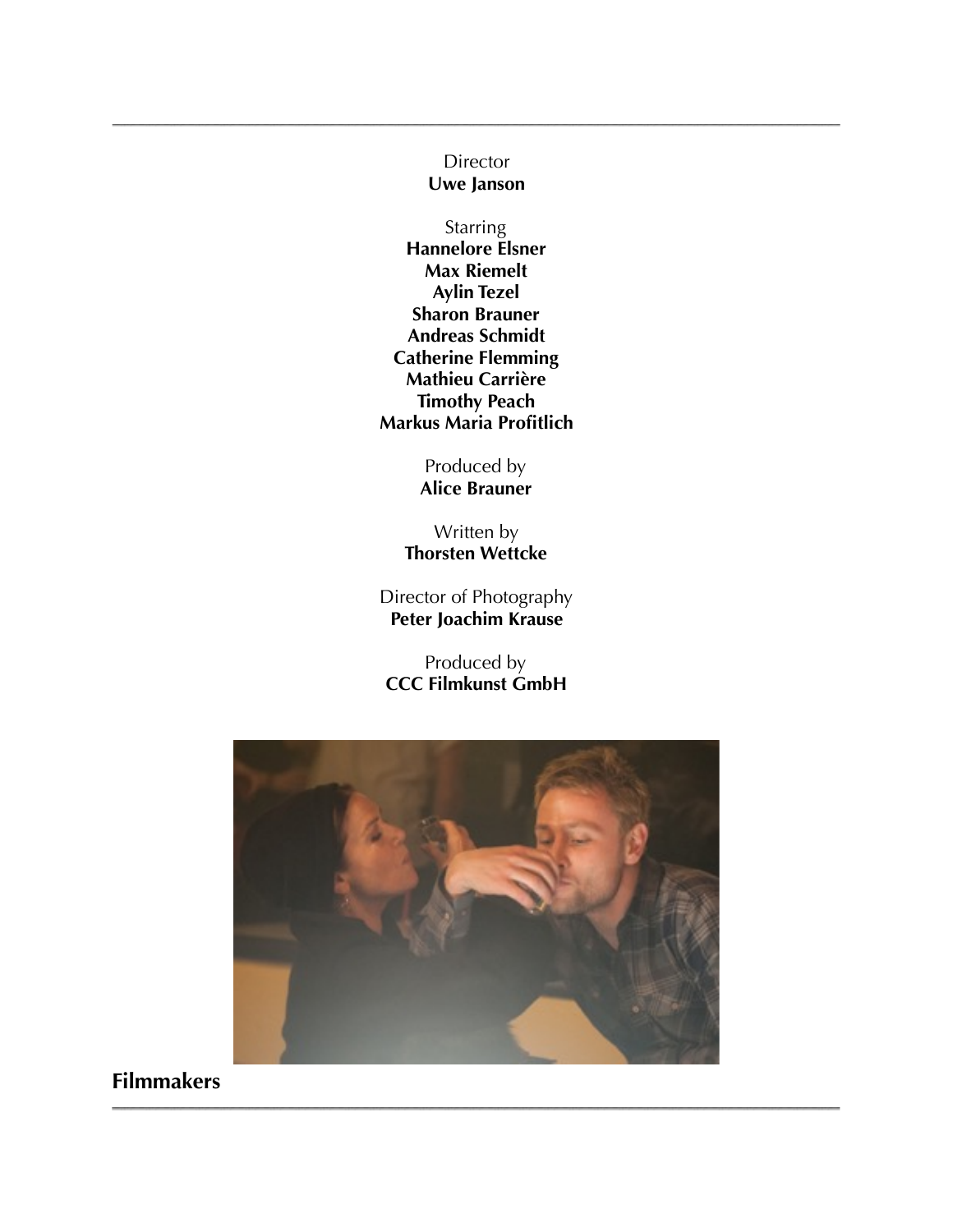### **Story – Stephen Glantz**

For the past 25 years, Mr. Glantz has enjoyed a wide-ranging career as a writer for film, television and books.

His 2011film, Wunderkinder, has won over 13 awards, including Best Screenplay at Copenhagen and three awards at Giffoni, the largest festival for children's films in the world. The Last Train (2007), was considered "The most important film of the fall..."Die Bild" and was universally honored by the German press. "Truly moving..." "Told with...seat gripping intensity... and heart rending despair...", "...a monument...makes history come alive in moving way", "...told with cinematic magic" were just a few of the reviews that distinguished the film. The film was also honored with a special presentation at the Berlin Film Festival and has been placed in Harper Collins published Clara's War, co-authored with Clara Kramer and based on her Holocaust diary in April of 2009. Translation rights have been sold to 21 countries. The American Library Association in 2010 named the book

Mr. Glantz has written over 10 feature films for Warner's, Disney, Paramount, Tri-Star, MGM, Universal, HBO and New Line Cinema working with directors such as Bruce Beresford, Steven Gylennhall and Sidney Poitier, among others. Four of his television movies have been produced. Murder So Sweet for NBC, starring Harry Hamlin and Helen Shaver, directed by Larry Peerce (GOOD-BYE COLUMBUS); For the Love of my Daughter for CBS, starring Cybil Shepard and Tim Matheson, directed by Ivan Passer, the award winning Czech director; To Live Again, starring Bonnie Bedelia and Anabeth Gish, also for CBS; and The Watsons Go To Birmingham, based on the Newberry Award winning novel by Christopher Paul Curtis and directed by Kenny Glantz has worked extensively in Europe with legendary German producer Artur Brauner (250 films including The Garden of the Finzi Continis and Europa Europa). With Mr. Brauner and Alice Brauner, Glantz has several scripts in development, including The Golem to be directed by Domink Graf and Crescendo to be directed by Markus Rosenmuller, who also directed Wunderkinder.

His current projects include two more scripts about the Holocaust. A Jewish Girl in Shanghai based on the Chinese graphic novel of the same name for producers Thomas Leong and Kearie Peak (Dear God, Death of the Electric Car, and American History X) and The Best of All Possible Worlds for producers Patti Gribow and Kim Waltrip (The Disappearance of Eleanor Rigby, Him, Her and Their trilogy). Glantz's play, A TANGLEWOOD TALE, co-authored with Juliane Hiam, premiered at Shakespeare and Company in Lenox, Massachusetts. The play details the homoerotic friendship of Herman Melville and Nathaniel Hawthorne during the period in their lives when Melville was writing MOBY DICK and Hawthorne THE HOUSE OF THE SEVEN GABLES.

Glantz was a Scholar in Residence at Brandeis Institute of Brandeis University in 2008 and 2010 and has also taught at Williams. He currently teaches screenwriting and a course on Genocide and the Media at Emerson College. His Holocaust films are part of the